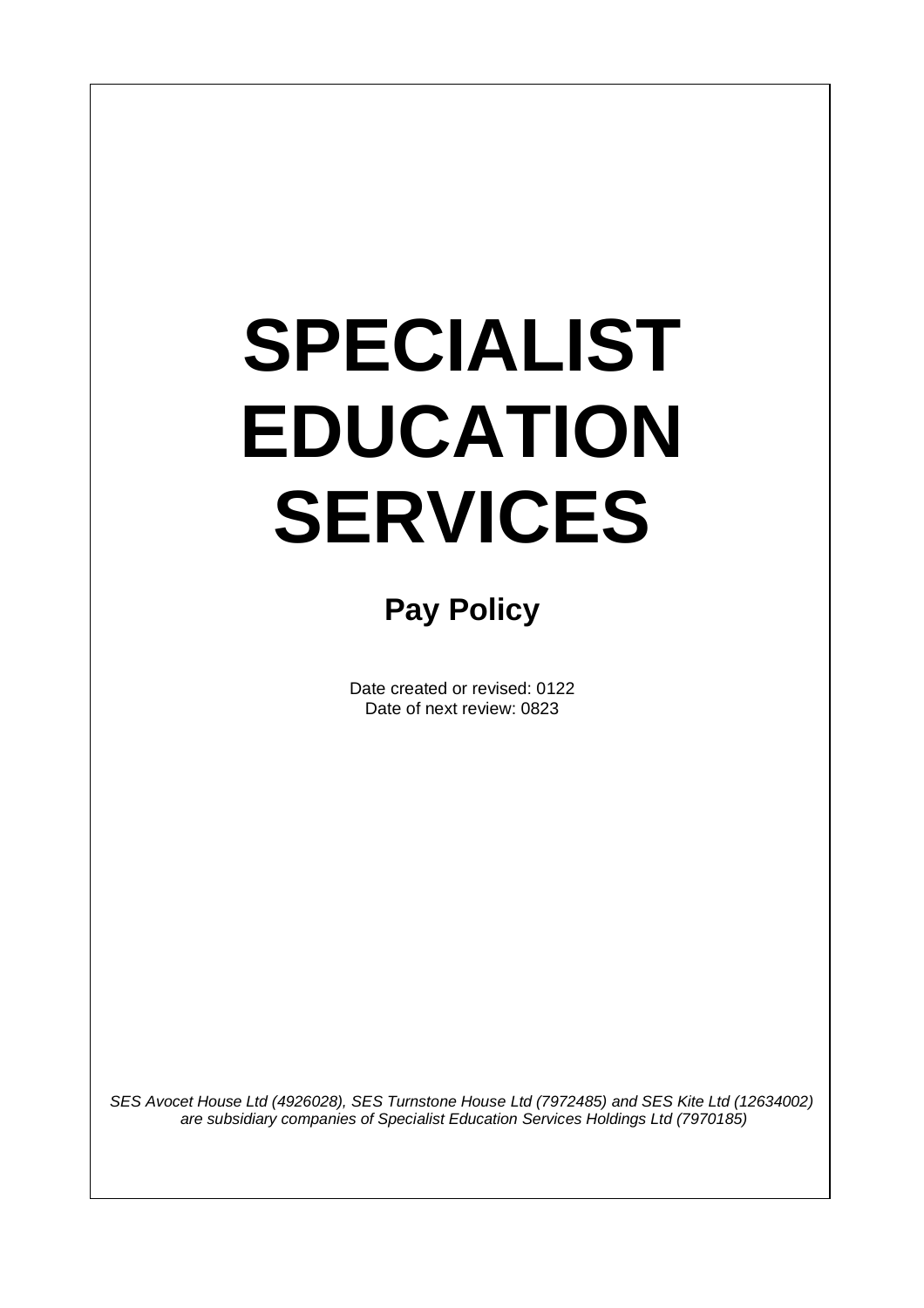#### **CONTENTS**

| $\mathbf 1$    |                                 | <b>STATEMENT OF INTENT</b>                     | 3              |
|----------------|---------------------------------|------------------------------------------------|----------------|
| $\overline{2}$ | DELEGATION OF DECISION MAKING   |                                                |                |
|                | 2.1                             | The Operational Director                       | 3<br>3         |
|                | 2.2                             | The SES Principal / SES Deputy Principal       | 3              |
| 3              | <b>BASIC PRINCIPLES</b>         |                                                |                |
|                | 3.1                             | Consultation                                   | 4              |
|                | 3.2                             | <b>Equal Opportunities</b>                     | $\overline{4}$ |
|                | 3.3                             | <b>National Documents</b>                      | $\overline{4}$ |
|                | 3.4                             | Vacancies                                      | 4              |
|                | 3.5                             | <b>Job Descriptions</b>                        | 5              |
|                | 3.6                             | <b>Probationary Period</b>                     | 5              |
| $\overline{4}$ | THE APPRAISAL PROCESS           |                                                |                |
|                | 4.1                             | <b>Teaching Staff And Teaching Assistants</b>  | 5              |
|                | 4.2                             | All Other Staff                                | 6              |
|                | 4.3                             | Appeals/Grievances                             | 6              |
|                | 4.4                             | <b>Loyalty Bonus</b>                           | 6              |
| 5              |                                 | <b>PAY PROCEDURE</b>                           | 6              |
| 6              | <b>SALARIES AND DISCRETIONS</b> |                                                |                |
|                | 6.1                             | The Operational Director                       | 7              |
|                | 6.2                             | <b>SES Principal / SES Deputy Principal</b>    | 7              |
|                | 6.3                             | Head Of Education And Deputy Head Of Education | 7              |
|                | 6.4                             | <b>Qualified Teachers</b>                      | 8              |
|                |                                 | 6.4.1 Classroom Teachers                       | 8              |
|                |                                 | 6.4.2 Upper Pay Range Teachers                 | 9              |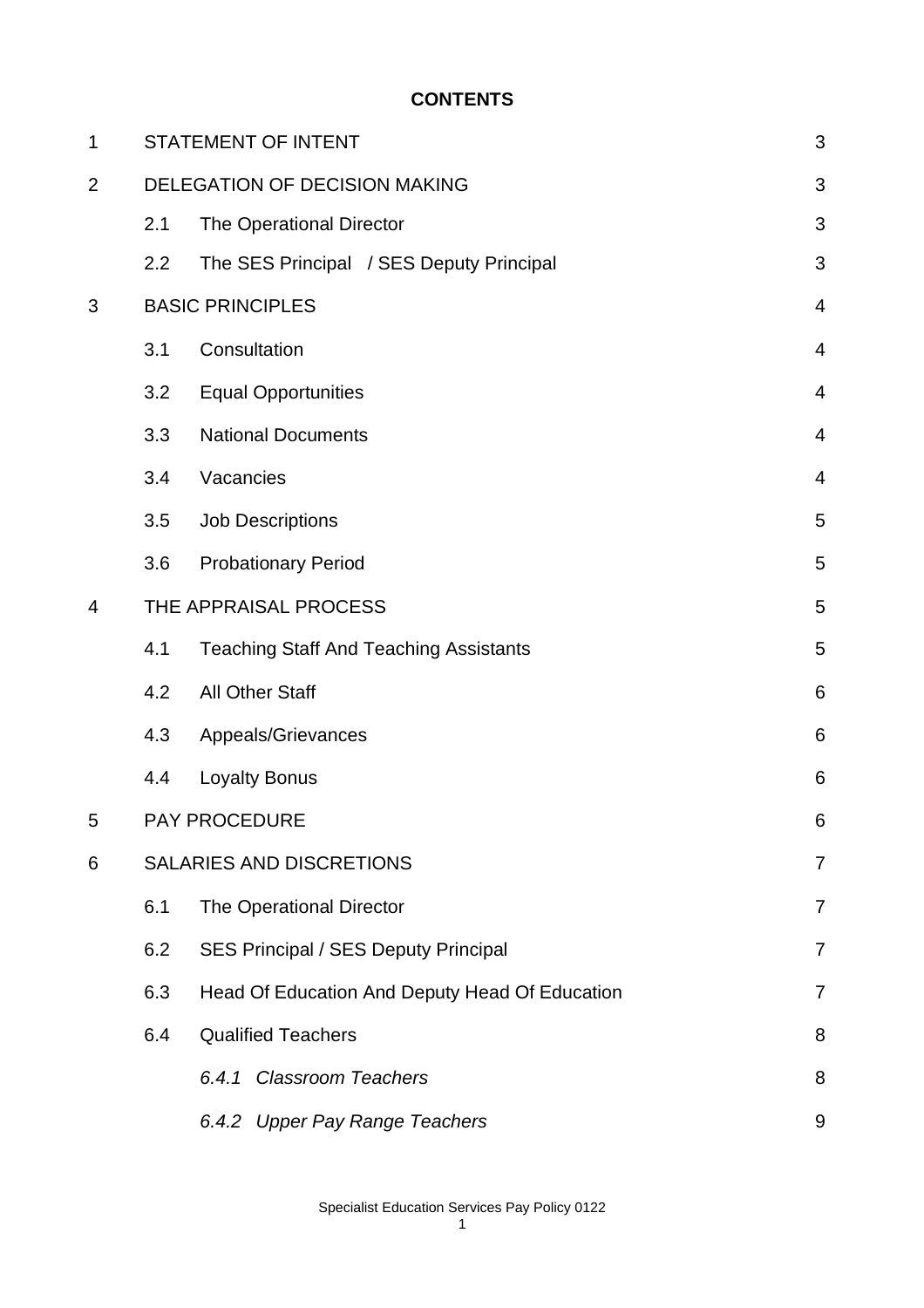|      | 6.4.3 Unqualified Teachers                                                                   | 9  |  |  |
|------|----------------------------------------------------------------------------------------------|----|--|--|
| 6.5  | <b>Teaching Assistants</b>                                                                   | 10 |  |  |
|      | 6.5.1 Paid Leave                                                                             | 10 |  |  |
| 6.6  | 10<br>Registered Manager And Head Of Care                                                    |    |  |  |
| 6.7  | <b>Care Posts</b>                                                                            |    |  |  |
|      | 6.7.1 Banked Hours                                                                           | 11 |  |  |
|      | 6.7.2 Remuneration for Secondments                                                           | 12 |  |  |
|      | 6.7.3 Non-Direct Time                                                                        | 12 |  |  |
|      | 6.7.4 Weekend Cover Payments                                                                 | 12 |  |  |
| 6.8  | <b>Assistant Care Posts</b>                                                                  | 12 |  |  |
| 6.9  | Administrator, Admin Assistant, Cook/Housekeeper And<br>Caretaker/Handyperson, Cleaner Posts | 12 |  |  |
| 6.10 | Careers, Information and Guidance Advisor                                                    | 12 |  |  |
| 6.11 | Young Adult Residential Support Manager                                                      | 13 |  |  |
| 6.12 | Young Adult Residential Support Worker                                                       |    |  |  |
|      | 6.12.1 Banked Hours                                                                          |    |  |  |
|      | 6.12.2 Remuneration for Secondments                                                          |    |  |  |
|      | 6.12.3 Non-Direct Time                                                                       |    |  |  |
|      | 6.12.4 Cover Payments                                                                        |    |  |  |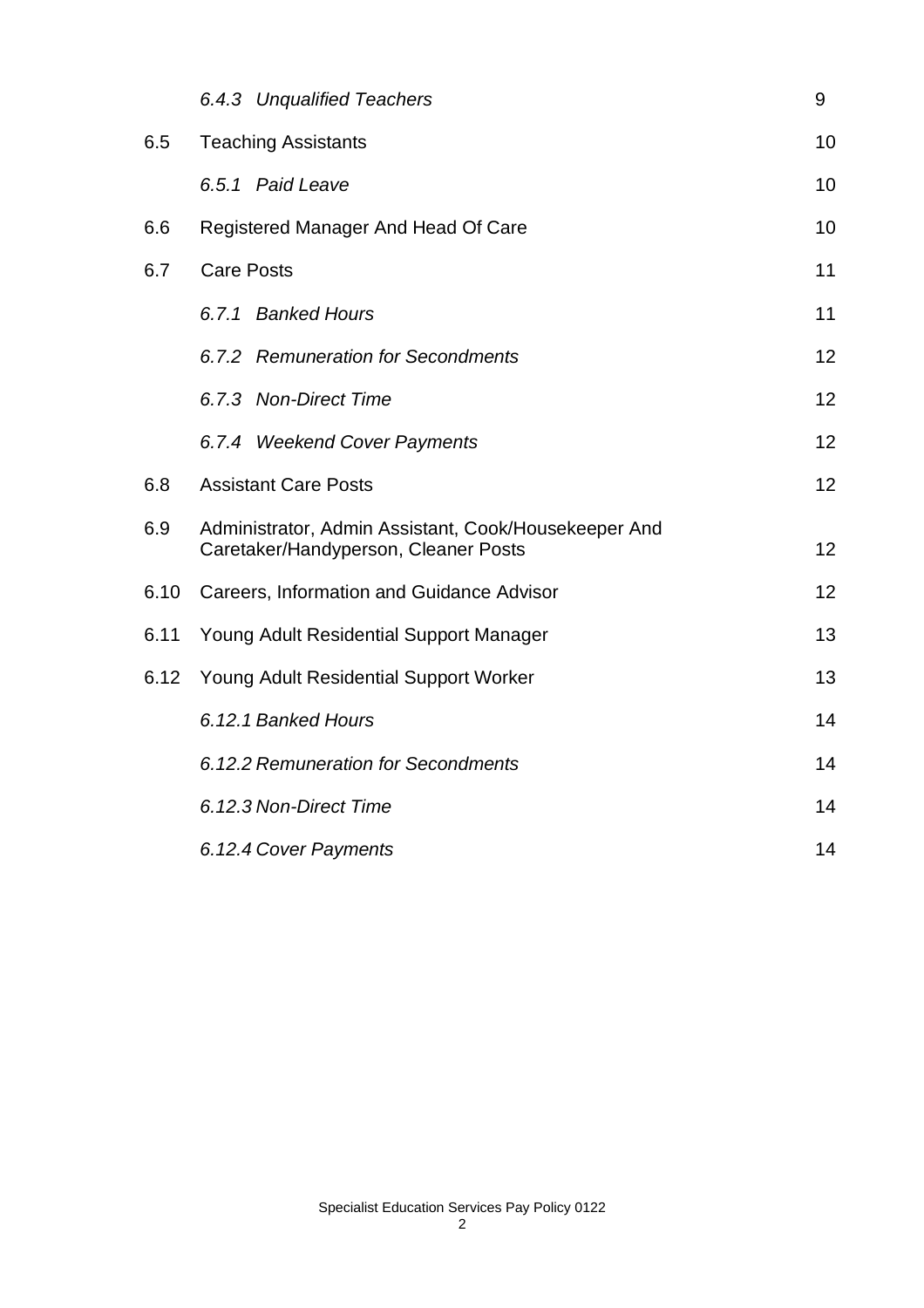# **1 STATEMENT OF INTENT**

The Directors of Specialist Education Services recognise the value to SES of a capable and well-motivated staff team in succeeding in its over-riding vision and philosophy.

The Directors of Specialist Education Services will seek to ensure that all staff receive recognition for their contribution to the quality of the operation of SES.

The Directors of Specialist Education Services intend to:

- a. maintain and improve the quality of education and care provided for the children in its establishments by having a Pay Policy which supports the individual establishment's Development Plan;
- b. maintain a staffing structure that supports the Development Plan;
- c. manage its pay policy fairly, responsibly and clearly.
- d. provide equal opportunities for all staff.
- e. provide flexibility to recognise individual staff performance linked to pay decisions.
- f. ensure staff are well motivated, supported by positive recruitment and retention policies and staff development.
- g. review this policy regularly to ensure the inclusion of new regulations

# **2 DELEGATION OF DECISION MAKING**

# 2.1 THE OPERATIONAL DIRECTOR

Except where otherwise stated, the Director/Proprietor of Specialist Education Services, having determined the policy as set out below, will delegate overview of and support for the SES Principal and Deputy Principal, to the Operational Director.

The Operational Director will report to the Director/Proprietor those occasions when delegated responsibility has been exercised in respect of any discretionary elements of policy.

# 2.2 THE SES PRINCIPAL / DEPUTY PRINCIPAL

Except where otherwise stated, the Director/Proprietor of Specialist Education Services, having determined the policy as set out below, will delegate the day to day operational management of the policy to the SES Principal and Deputy Principal in consultation with the Operational Director.

The SES Principal and Deputy Principal will report to the Operational Director those occasions when delegated responsibility has been exercised in respect of any discretionary elements of policy.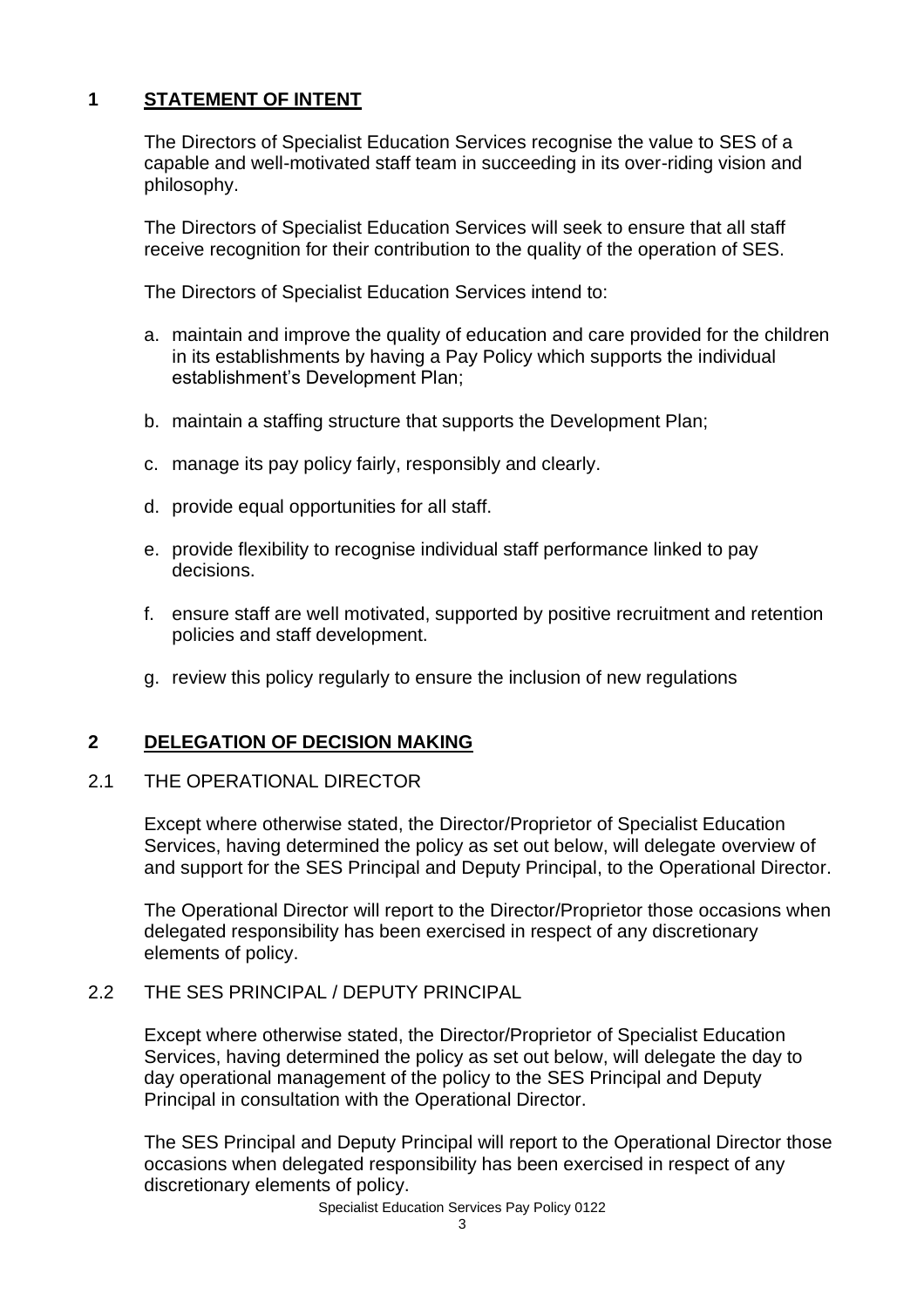# **3 BASIC PRINCIPLES**

#### 3.1 CONSULTATION

The SES Principal and Deputy Principal will ensure that consultation takes place with members of staff during any review of the pay policy.

#### 3.2 EQUAL OPPORTUNITIES

The SES Principal and Deputy Principal will seek to provide equal opportunities for all staff at all times and will keep under permanent review the application of the pay policy to ensure that its effects are not discriminatory, having particular regard to the Equality and Diversity Policy and Practice document.

#### 3.3 NATIONAL DOCUMENTS

The Directors recognise the usefulness of the following documents in respect of the staff pay framework:

- 3.3.1 for teachers the School Teachers' Pay and Conditions of Services for School Teachers in England and Wales
- 3.3.2 for all other staff the National Joint Council of Local Authorities.

These documents and the salary levels contained within them are currently used to support and inform the SES pay framework, although it should not be taken for granted that this will always be the case, nor should there be an expectation that they will be replicated exactly, or on the same timescales.

#### 3.4 VACANCIES

Full information relating to vacant posts, including temporary and acting posts, and the salaries attaching to them will be made available to all staff.

The Directors will determine the pay scales and range for a vacancy as appropriate for the post and as contained in the relevant section of this pay policy, prior to advertising it. All posts will be advertised either internally within SES or externally, locally or nationally, as appropriate. The job description and person specification will specify the expected level of skills and experience for appropriate candidates relevant to the post. The advertisement will also include details of any additional payments or allowances applicable to the post.

On appointment the SES Principal and/or Deputy Principal will determine the starting salary within that range to be offered to the successful candidate as set out in this policy.

In making such determinations, the SES Principal and Deputy Principal may take into account a range of factors, including:

- the nature of the post
- the level of qualifications, skills and experience required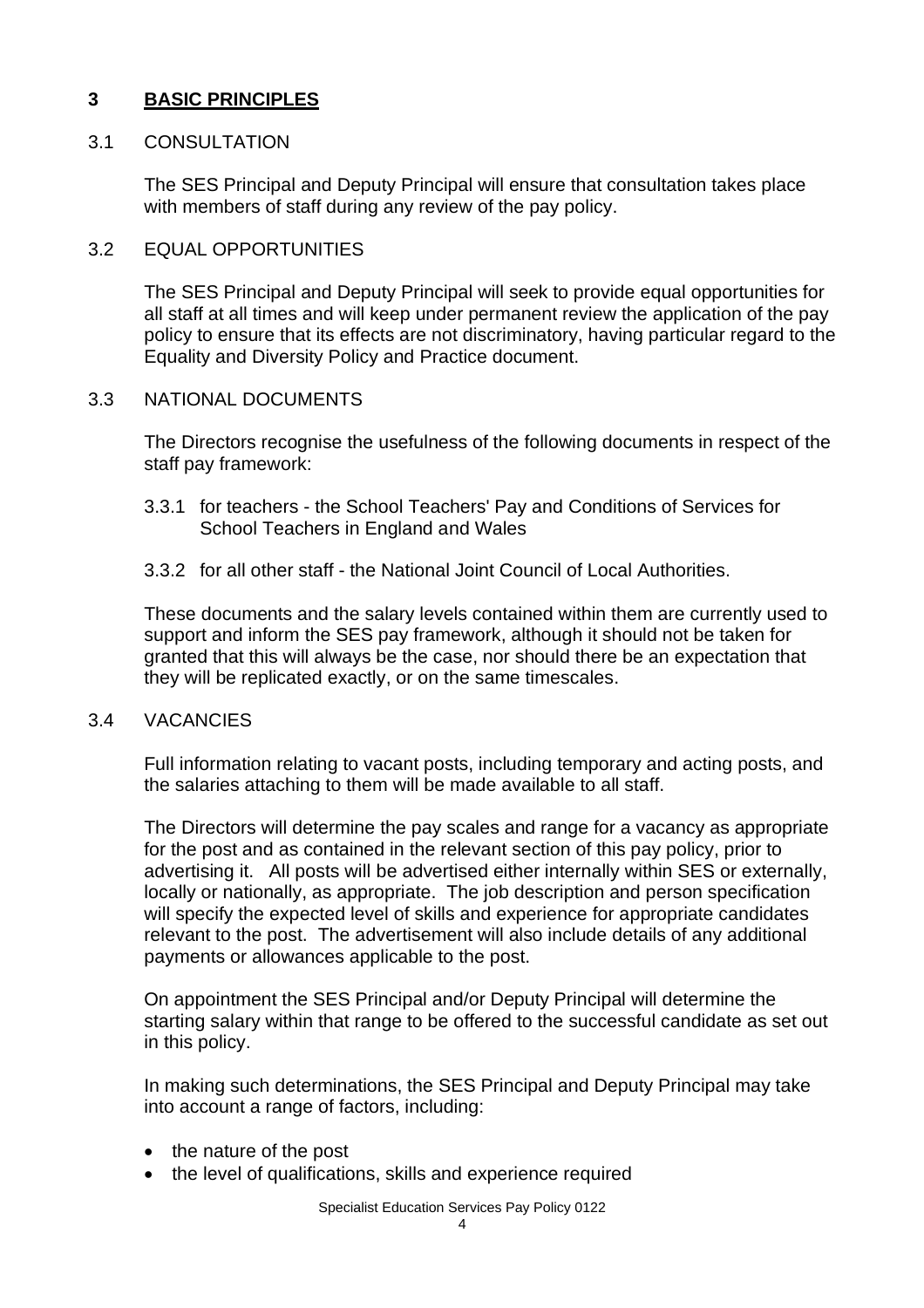- market conditions
- the wider establishment context
- previous salary levels

However there is no assumption that a candidate will be paid at the same rate as they were being paid in a previous establishment.

#### 3.5 JOB DESCRIPTIONS

Job descriptions will be provided for all staff, and the contents reviewed in their Professional Development meetings at the annual review of their Professional Development Plan.

#### 3.6 PROBATIONARY PERIOD

All staff members new to SES are subject to a six-month probationary period (as detailed in the Terms and Conditions of Employment). At the completion of six months a formal review meeting is held to confirm full time employment, with feedback provided in relation to:

- attendance,
- engagement in induction and professional development,
- strengths,
- organisation and communication,
- specific role responsibilities,
- relationships with colleagues and young people.

Where there is cause for concern, the probation period may be extended or employment terminated (see Staff Attendance Policy and Practice document for additional information).

# **4 THE APPRAISAL PROCESS**

The process for appraisal is consistent across all roles and combines factors such as attendance, performance against professional development plans and success against the core standards where set for specific roles.

Across the annual appraisal cycle, three impact reports are completed to evidence performance within the role and to support and inform future training and development needs. The appraisers, prior to the annual appraisal meeting, collate the evidence in order to help inform key decisions regarding pay recommendations.

Further guidance on appraisals and the core standards can be found in the Staff Support and Development Programme document.

# 4.1 TEACHING STAFF AND TEACHING ASSISTANTS

The annual appraisal meeting will inform any pay review and consequential salary adjustments will take effect between the 1 September and 31 October following.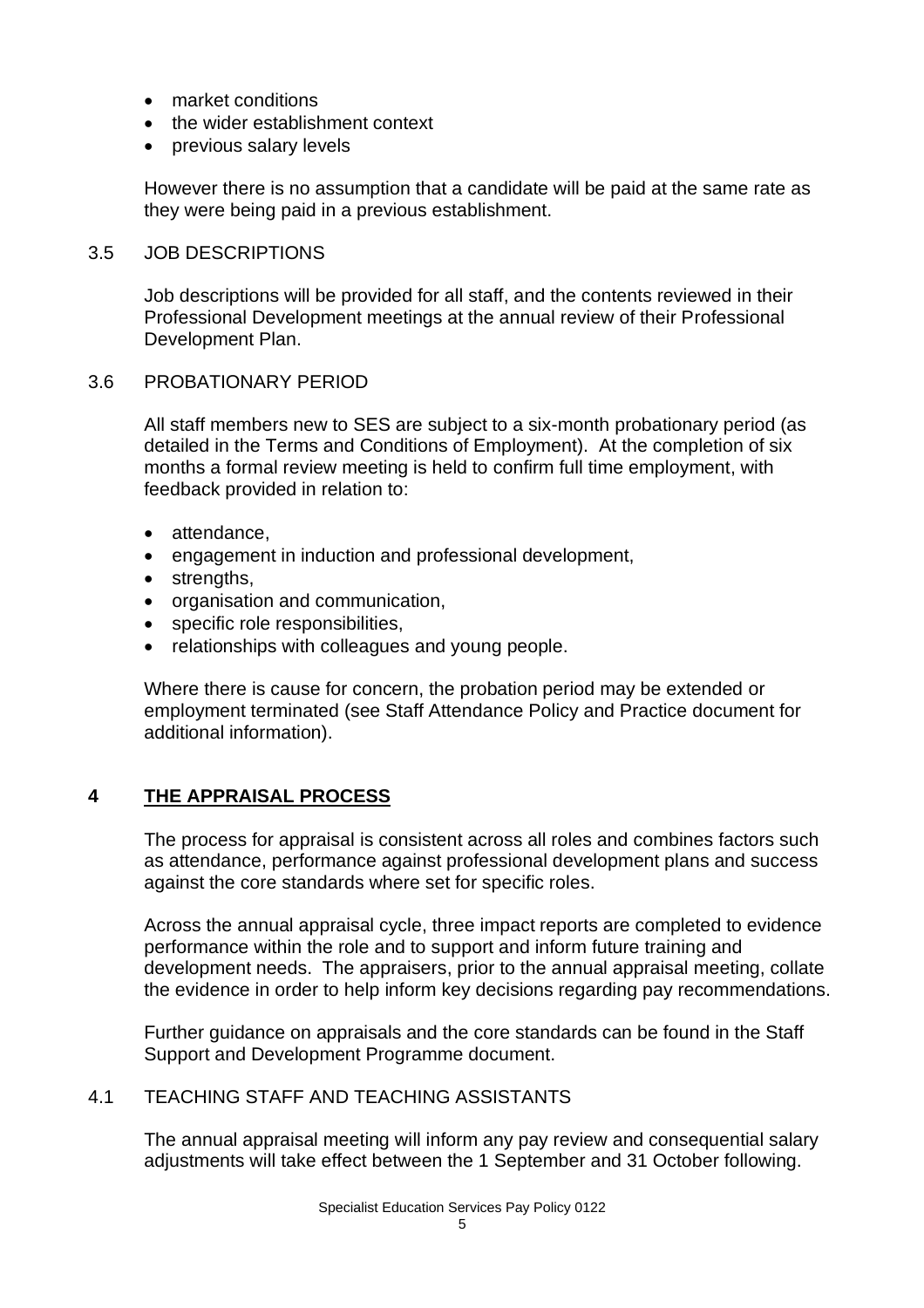Where the SES Principal and/or Deputy Principal are unable to complete the review process at the appropriate time, any pay awards approved will be backdated to the 1 September.

Teachers are required to demonstrate how they have met the relevant career stage expectations and evidence they are working towards or achieving the next level of the pay range.

#### 4.2 ALL OTHER STAFF

The annual appraisal meeting will normally take place on the anniversary of their appointment and any consequential salary adjustments will take effect from that date.

Where staff gain internal promotion within twelve months of their previous appraisal, they will meet to appraise their current role prior to adjusting to a new twelve month appraisal cycle on the anniversary of their promotion. This may be amalgamated with a successful post interview debrief, but must be fully recorded as two separate procedures and should not be a foreshortened process.

Where the SES Principal and/or Deputy Principal are unable to complete the review process at the appropriate time, any salary adjustments will be backdated to the anniversary date.

#### 4.3 APPEALS/GRIEVANCES

Grievances or appeals in respect of pay should be pursued through the relevant grievance procedure.

#### 4.4 LOYALTY BONUS

SES offers a loyalty bonus of £750 for all employees, which is considered as part of the annual appraisal. Three criteria must all be met to qualify for this payment:

- 5 years full and continuous service with SES
- having reached the maximum of their current scale
- annual appraisal criteria met in terms of attendance and performance

# **5. PAY PROCEDURE**

- a. The SES Principal and/or Deputy Principal will confer with the Registered Manager and/or the Head of Education in dealing with all pay issues for other staff, including the annual appraisal process.
- b. The SES Principal and/or Deputy Principal will confer with the Operational Director in dealing with all pay issues for the Registered Manager and the Head of Education, including the annual appraisal process.
- c. The Directors will consider annually any review to pay and conditions arrangements for the SES Principal and Deputy Principal.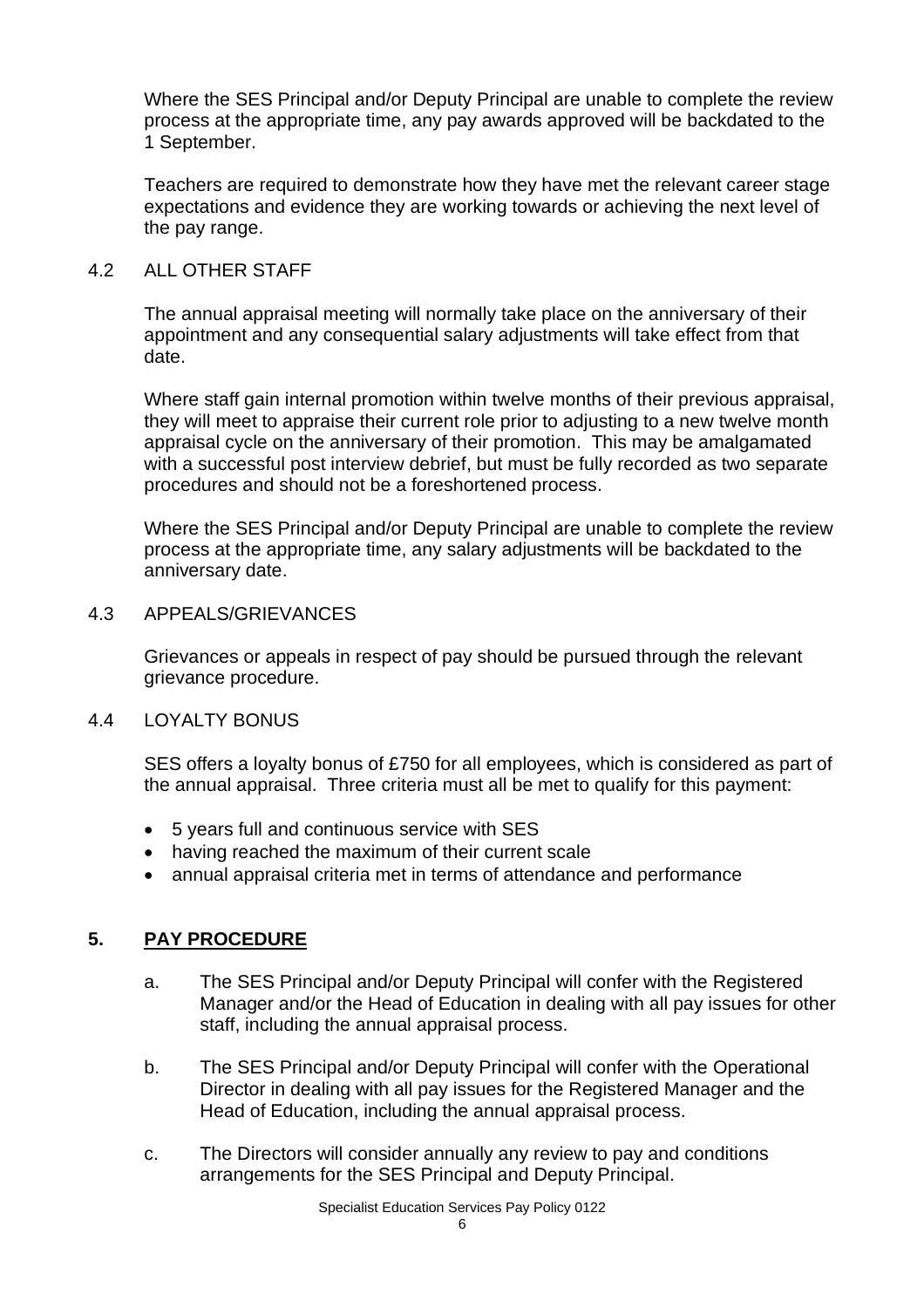- d. The SES Principal and/or Deputy Principal will be responsible for providing evidence to the Operational Director in respect of pay decisions for all staff.
- e. Terms of Reference:
	- i. To achieve within the provisions of a delegated budget, the aims of a Whole Establishment Pay Policy in a fair and consistent manner
	- ii. To apply the set appraisal criteria when annual reviews are undertaken.
	- iii. To record clearly the reasons for all decisions and where appropriate submit recommendations to the Operational Director for approval.
	- iv. To advise the Operational Director of the annual budget for wages and salaries.
	- v. To keep abreast of relevant developments and to advise the Directors when the pay policy needs to be revised.
- f. The Directors will receive the report of Staffing or Pay decisions in the termly Principal's Report.
- g. The Directors will also monitor the impact and effectiveness of the implementation of this policy, as with all other policies.

# **6 SALARIES AND DISCRETIONS**

#### 6.1 OPERATIONAL DIRECTOR

The pay and conditions of the Operational Director will be determined by the Director/Proprietor.

6.2 SES PRINCIPAL AND SES DEPUTY PRINCIPAL

The pay and conditions of the SES Principal and Deputy Principal will be determined by the Directors.

#### 6.3 HEAD OF EDUCATION AND DEPUTY HEAD OF EDUCATION

The Head of Education and Deputy Head of Education's pay range shall consist of an agreed number of consecutive points on the Leadership Group pay range and will be reviewed annually against agreed performance criteria. There is no automatic progression through the salary range.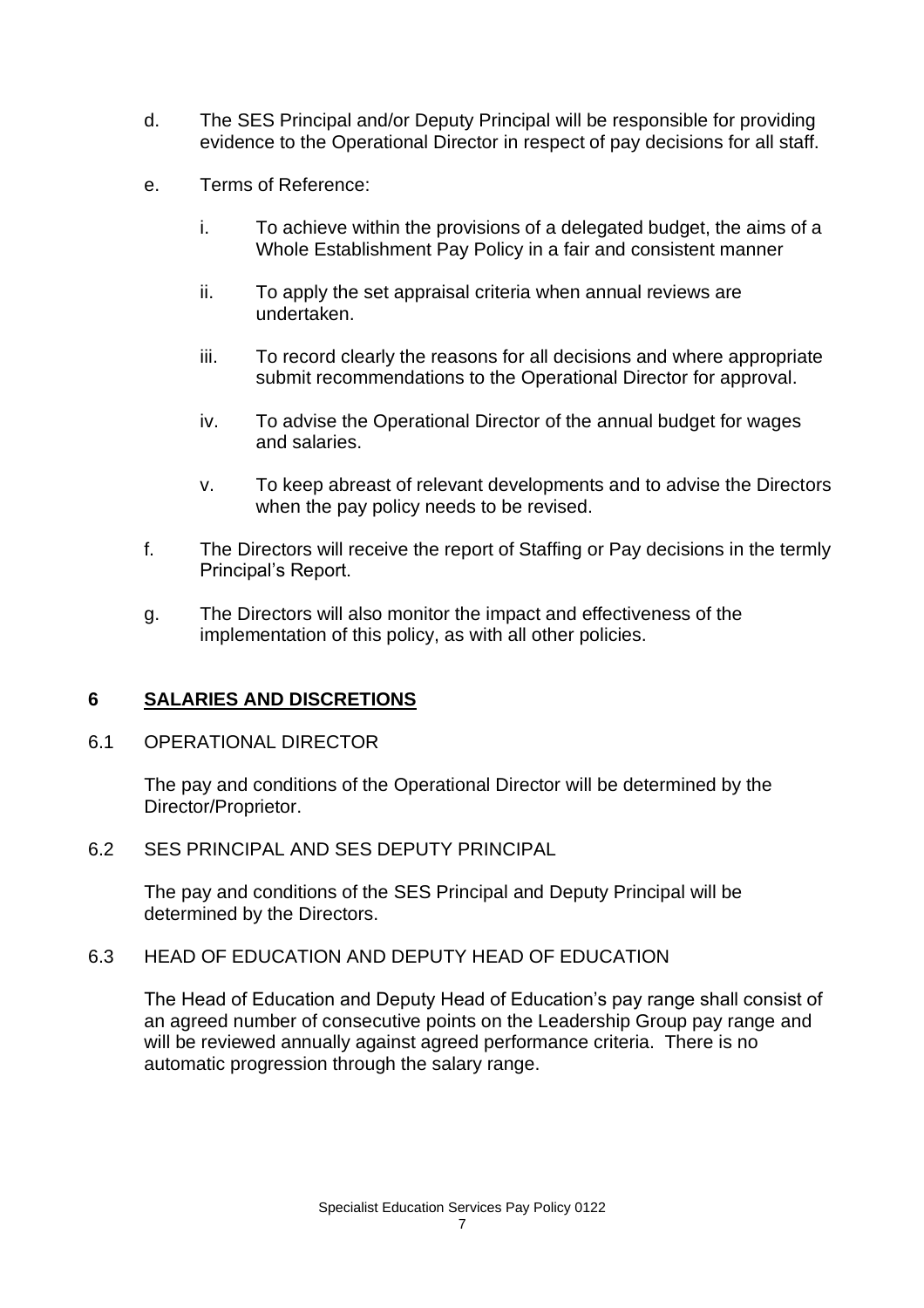#### 6.4 QUALIFIED TEACHERS

#### 6.4.1 Classroom Teachers

The salary of qualified classroom teachers is determined by the total number of points held by the teacher. Salaries of all teachers will be reviewed annually and a points assessment made. Teachers will each receive a written statement of the annual assessment. The salary structure will be a 6 point pay spine based on qualifications and experience and informed by the national teacher pay and conditions.

A special needs allowance will be awarded and informed by the national teachers pay and conditions.

At SES all teachers can expect to receive regular, constructive feedback on their performance and are subject to annual appraisal that recognises their strengths, informs plans for their future development, and helps to enhance their professional practice.

Decisions regarding pay progression will be made with reference to the teachers' appraisal reports and the pay recommendations they contain. In the case of NQTs, whose appraisal arrangements are different, pay decisions will be made by means of the statutory induction process. It will be possible for a 'no progression' determination to be made without recourse to the capability procedure.

The evidence to be used will include self-assessment, peer review, tracking young people's progress, lesson and management observations, the views of young people, parents and external professionals.

The Directors have agreed Career Stage Expectations for teachers, available on the internal SES network.

Teachers' appraisal reports will contain pay recommendations. Final decisions about whether or not to accept a pay recommendation will be made by the Directors, having regard to the appraisal report and taking into account advice from the senior leadership team.

Pay progression will be subject to sustained performance towards the next career stage expectation by meeting the relevant teacher standards. Meeting appraisal objectives will not automatically mean that pay progression will be awarded. Where a teacher's performance does not demonstrate a sustained level and is below the establishment's expectations at that level of post, the SES Principal and/or Deputy Principal may determine that no incremental progression will be awarded in that year.

Progression within the scale will be subject to a review of the teacher's performance set against the annual appraisal review and the Teachers' Standards. The SES Principal and/or Deputy Principal may decide to award one increment for sustained high quality performance in line with SES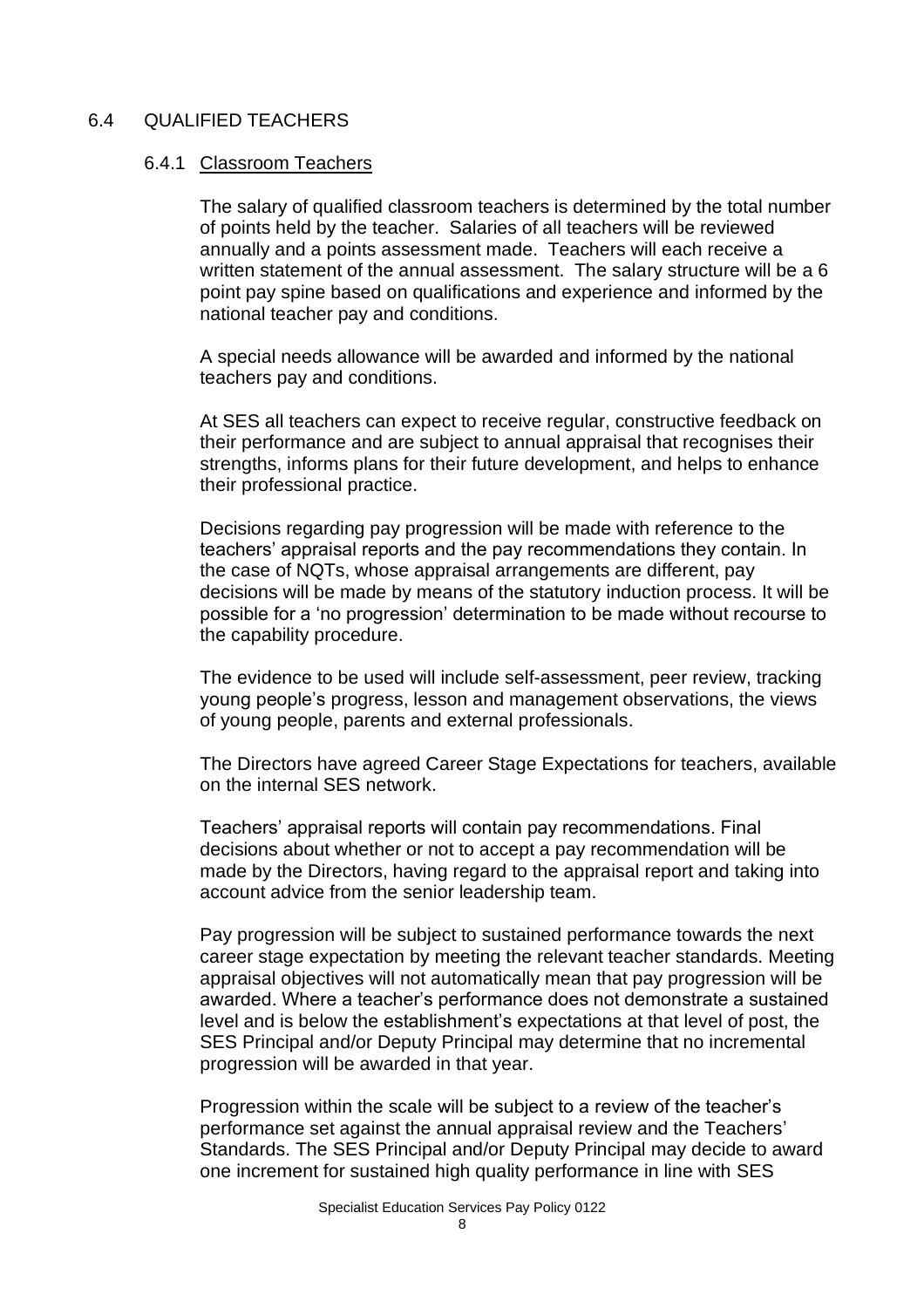expectations or where performance has clearly and consistently exceeded expectations the SES Principal and/or Deputy Principal have the ability to consider further increments. For teachers on the upper pay spine progression will normally be considered after 2 years of sustained high quality performance or earlier where performance has clearly and consistently exceeded expectations.

# 6.4.2 Upper Pay Range Teachers

Any qualified teacher may apply to be paid on the upper pay range and any such application must be assessed in line with this policy. It is the responsibility of the teacher to decide whether or not they wish to apply to be paid on the upper pay range.

The salary structure for upper pay range teachers will be in three salary points informed by the national teacher pay and conditions.

Performance threshold applications will be considered fairly, objectively and supportively and in accordance with DfE guidance. An application for progression to the upper pay range will be assessed by the SES Principal and/or Deputy Principal and Head of Education and a decision notified to the teacher in writing within twenty working days.

The SES Principal and/or Deputy Principal will determine that an application is successful where they are satisfied that:

- the teacher is highly competent in all elements of the relevant standards
- the teacher's achievements and contribution to SES are substantial and sustained

For an application to be successful the teacher will need to demonstrate that they meet all the teacher standards and the professional skills level descriptors agreed by the Directors for teachers on the upper pay range. The teacher will also need to demonstrate that they have been working at that level for a significant period prior to the submission of the application.

There shall be no movement up the pay scale until the second annual salary determination after the date on which the upper pay range teacher's salary was last increased by the award of an additional point on that pay scale.

If unsuccessful, feedback will be provided verbally by the SES Principal and/or Deputy Principal and Head of Education within 5 working days of the decision and confirmed in writing within 10 working days of the decision.

Any appeal against a decision should be submitted within 10 working days.

6.4.3 Unqualified Teachers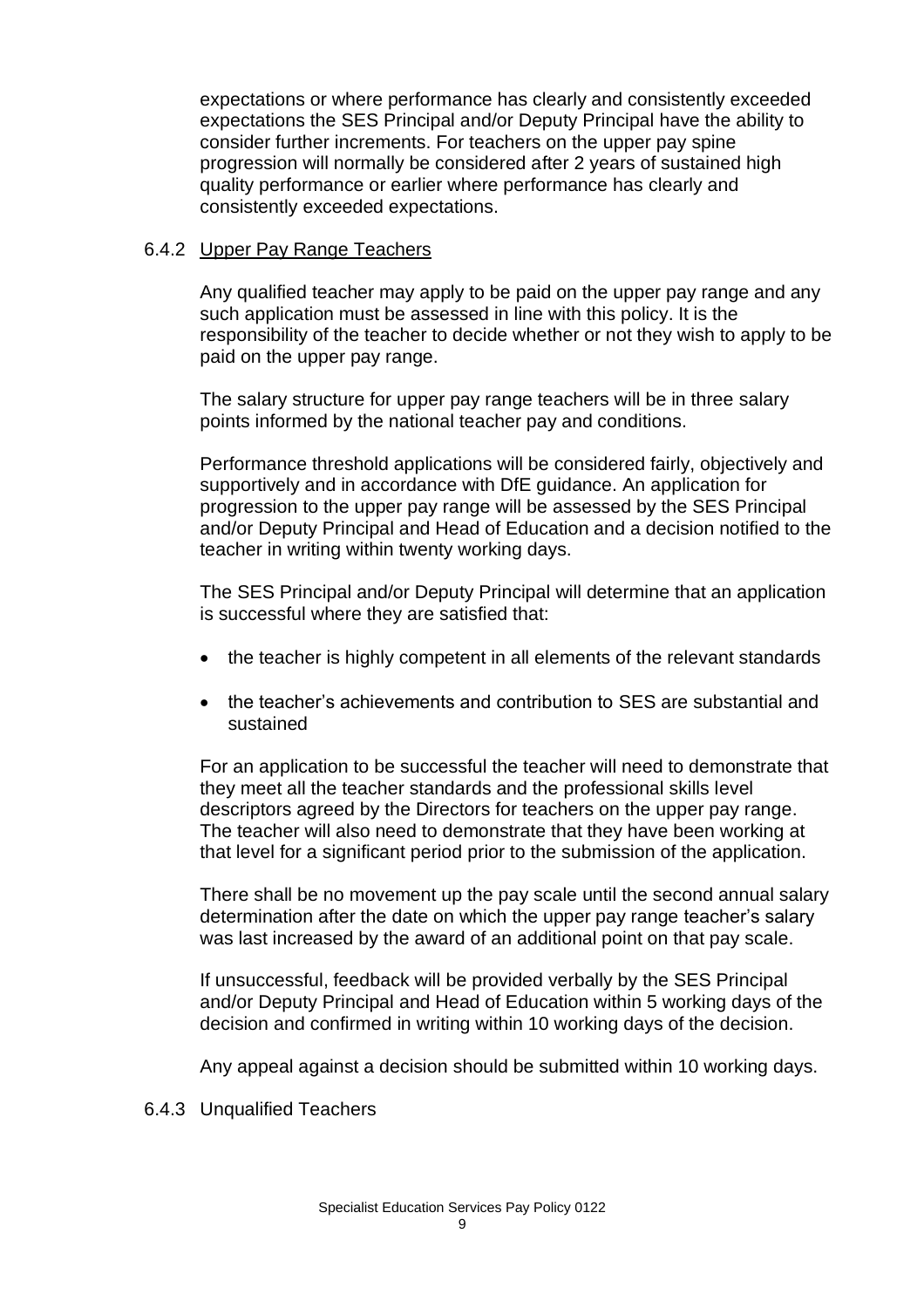The SES Principal and/or Deputy Principal will pay unqualified teachers on the unqualified teachers scale, taking account of relevant experience on the same basis as for qualified.

#### 6.5 TEACHING ASSISTANTS

SES Teaching Assistants are designated on an agreed number of continuous spine points designated as Scale 2 and Scale 3 with a qualification bar (NVQ Level 2 or equivalent) at the midpoint of Scale 3, which enables progression to the top of the scale.

At SES all teaching assistants can expect to receive regular, constructive feedback on their performance and are subject to annual appraisal that recognises their strengths, informs plans for their future development, and helps to enhance their professional practice. Decisions regarding pay progression will be made with reference to the appraisal reports and the pay recommendations they contain.

Progression within a pay scale will be subject to a review of the teaching assistants performance set against the annual appraisal review and the Core Standards for the role. The SES Principal and/or Deputy Principal may decide to award one increment for sustained high quality performance in line with SES expectations or where performance has clearly and consistently exceeded expectations the SES Principal and/or Deputy Principal have the ability to consider further increments.

The Staff Support and Development process automatically has links with, and supports, career progression in terms of the development of skills and knowledge and it is anticipated that staff will progress within their pay range in relation to sustained and consistent performance at least at a satisfactory level. This description of performance relates to evidence that the staff member shows enthusiasm and drive in personal and professional development and growth.

#### 6.5.1 Paid Leave - Term-Time Only Contracts: Full-Time Hours

Teaching assistants at SES are term-time only contracts and include seven weeks paid leave. A further seven weeks are unpaid. Thus sickness entitlements will be reduced proportionately. The unpaid weeks are identified as:

- First five weeks of the summer holiday.
- First week of the Christmas holiday.
- First week of the Easter holiday.

Unpaid days/hours are not included when counting the number of days absent due to sickness.

# 6.6 REGISTERED MANAGER AND HEAD OF CARE

The Registered Manager and Head of Care's pay range shall consist of an agreed number of continuous spine points and will be reviewed annually against agreed performance criteria. There is no automatic progression through the salary range.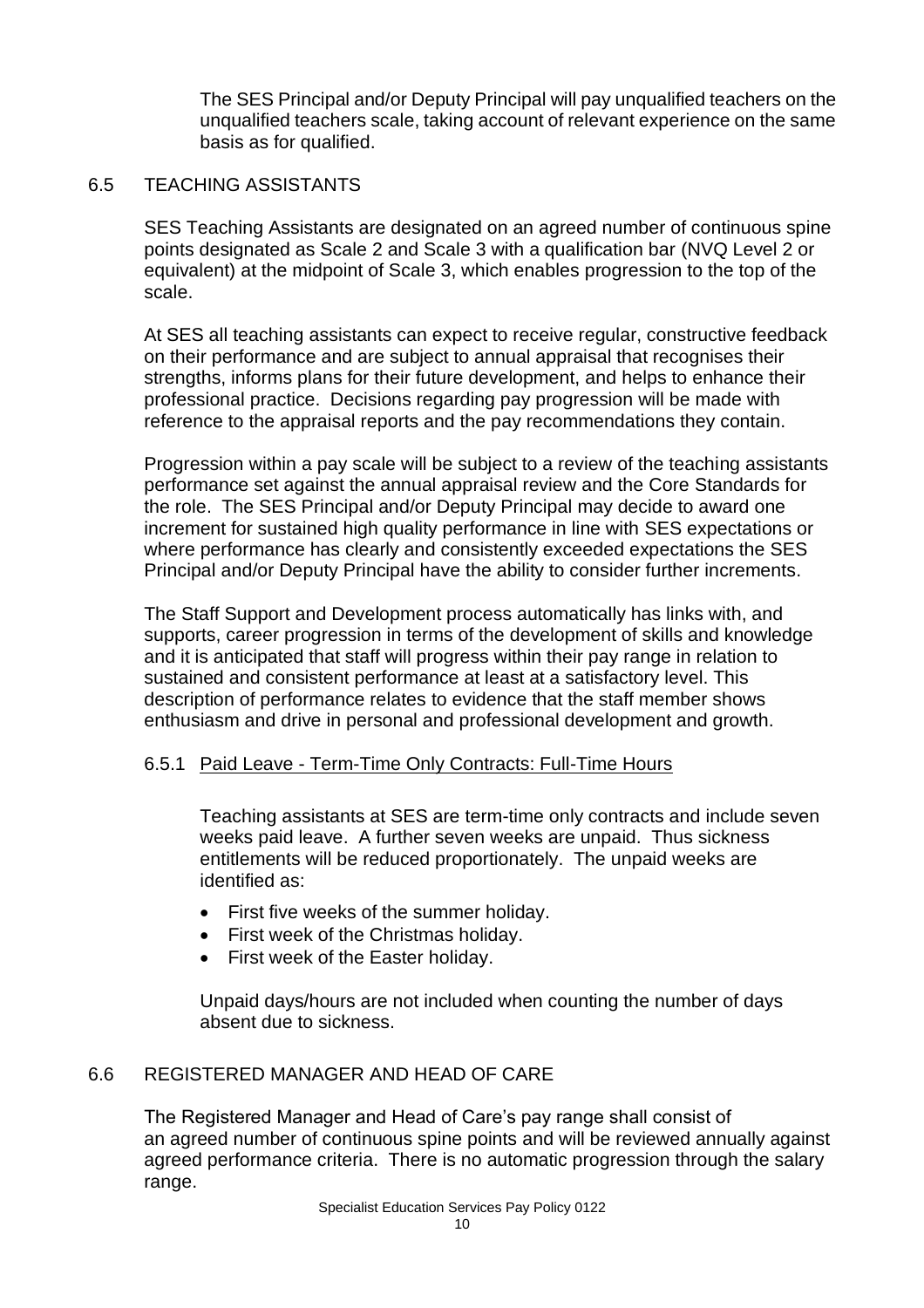# 6.7 CARE POSTS

All Care Posts including Deputy Care Managers and Child Care Practitioners (Personal Tutor and Link Tutor grades) are paid on an agreed number of continuous spine points specific to each role. There is no automatic progression through the salary range.

At SES all care post workers can expect to receive regular, constructive feedback on their performance and are subject to annual appraisal that recognises their strengths, informs plans for their future development, and helps to enhance their professional practice. Decisions regarding pay progression will be made with reference to the appraisal reports and the pay recommendations they contain.

Progression within a pay scale will be subject to a review of the their performance set against the annual appraisal review and the Core Standards for the role. The SES Principal and/or Deputy Principal may decide to award one increment for sustained high quality performance in line with SES expectations or where performance has clearly and consistently exceeded expectations the SES Principal and/or Deputy Principal have the ability to consider further increments.

The Staff Support and Development process automatically has links with, and supports, career progression in terms of the development of skills and knowledge and it is anticipated that staff will progress within their pay range in relation to sustained and consistent performance at least at a satisfactory level. This description of performance relates to evidence that the staff member shows enthusiasm and drive in personal and professional development and growth.

#### 6.7.1 Banked Hours

The term 'banked hours' refers to the number of hours not pre-allocated to the shift patterns, but kept flexibly available for a variety of uses by the care team and DCMs. They are hours that have been paid but are not directly rostered. These hours vary between the care team and DCM rotas. All care staff and DCMs are expected to maintain their banked hours balance above minus 15.

These may be used in the following ways:

- a. To pre-book cover for colleagues' holidays
- b. Any sickness cover
- c. To pre-book specific targeted activities with the boys outside your normal shift pattern, but during residential time. This should be arranged in liaison with the DCM who will be leading that shift and validated by the RM and/or HoC.
- d. Support children to attend specific activities during Learning Centre time
- e. Attending statutory training

A banked hour report is maintained by the administrator and is issued on a weekly basis. Overtime is paid for any hours in excess of a 0 balance within each weekly period.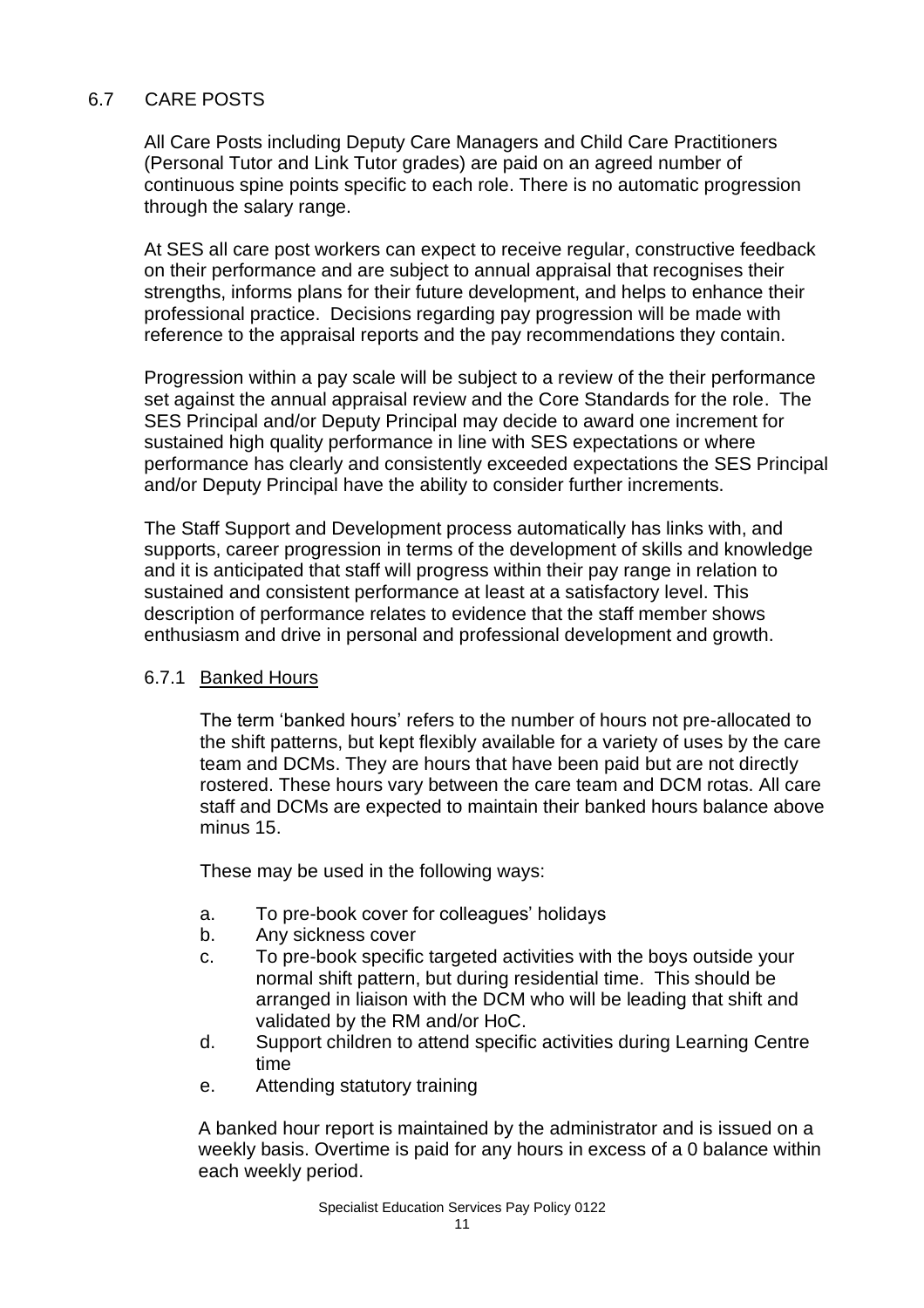# 6.7.2 Remuneration for Secondments

In specific circumstances care staff may be required to work at another SES establishment in agreement with the Registered Manager. Payment for work at other sites will be through the banked hours system.

#### 6.7.3 Non-Direct Time

Non-direct time with young people has been built into all Care Team rotas providing opportunity for planning and role preparation. This time can be moved in negotiation with the RM/HOC to support home visits, LAC reviews and supervision meetings, but must be completed as part of their individual rota each week unless otherwise agreed.

#### 6.7.4 Weekend Cover Payments

In recognition of being on call for weekend periods, all child care practitioners receive an additional payment of £25.

#### 6.8 ASSISTANT CARE POSTS

Assistant Child Care Practitioners are paid at an hourly rate.

#### 6.9 ADMINISTRATOR, ADMIN ASSISTANT, COOK/HOUSEKEEPER AND CARETAKER/HANDYPERSON, CLEANER POSTS

These posts are paid on an agreed number of continuous spine points. There is no automatic progression through the salary range.

At SES all workers can expect to receive regular, constructive feedback on their performance and are subject to annual appraisal that recognises their strengths, informs plans for their future development, and helps to enhance their professional practice. Decisions regarding pay progression will be made with reference to the appraisal reports and the pay recommendations they contain.

Progression within a pay scale will be subject to a review of the their performance set against the annual appraisal review. The SES Principal and/or Deputy Principal may decide to award one increment for sustained high quality performance in line with SES expectations or where performance has clearly and consistently exceeded expectations the SES Principal and/or Deputy Principal have the ability to consider further increments.

The Staff Support and Development process automatically has links with, and supports, career progression in terms of the development of skills and knowledge and it is anticipated that staff will progress within their pay range in relation to sustained and consistent performance at least at a satisfactory level. This description of performance relates to evidence that the staff member shows enthusiasm and drive in personal and professional development and growth.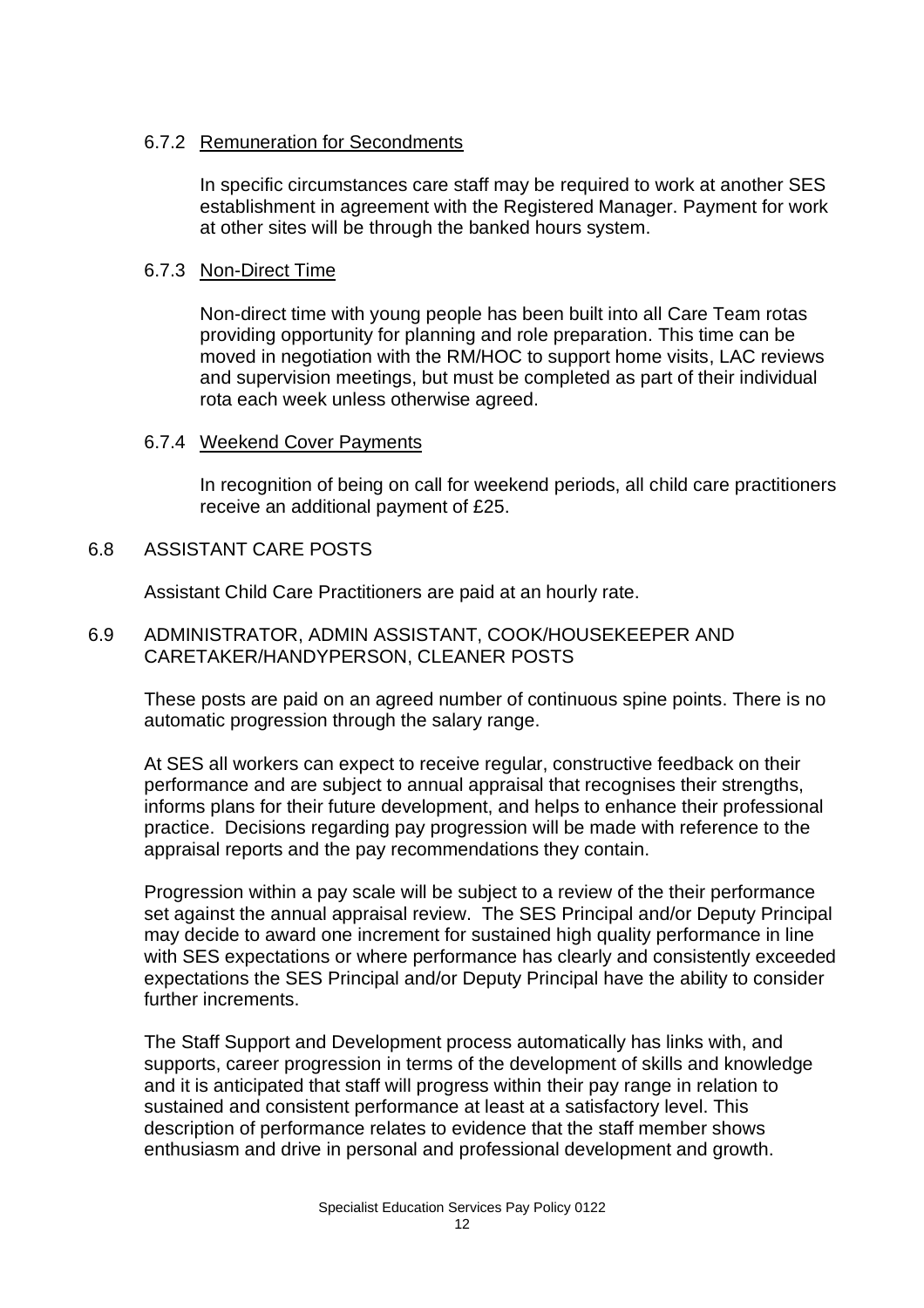# 6.10 CAREERS, INFORMATION AND GUIDANCE ADVISOR

CIGA posts are paid on an agreed number of continuous spine points. There is no automatic progression through the salary range. Currently these posts are part time, equivalent to 20 hours per week.

At SES all workers can expect to receive regular, constructive feedback on their performance and are subject to annual appraisal that recognises their strengths, informs plans for their future development, and helps to enhance their professional practice. Decisions regarding pay progression will be made with reference to the appraisal reports and the pay recommendations they contain.

Progression within a pay scale will be subject to a review of the their performance set against the annual appraisal review. The SES Principal and/or Deputy Principal may decide to award one increment for sustained high quality performance in line with SES expectations or where performance has clearly and consistently exceeded expectations the SES Principal and/or Deputy Principal have the ability to consider further increments.

The Staff Support and Development process automatically has links with, and supports, career progression in terms of the development of skills and knowledge and it is anticipated that staff will progress within their pay range in relation to sustained and consistent performance at least at a satisfactory level. This description of performance relates to evidence that the staff member shows enthusiasm and drive in personal and professional development and growth.

#### 6.11 YOUNG ADULT RESIDENTIAL SUPPORT MANAGER

The Young Adult Residential Support Manager's pay range shall consist of an agreed number of continuous spine points and will be reviewed annually against agreed performance criteria. There is no automatic progression through the salary range.

#### 6.12 YOUNG ADULT RESIDENTIAL SUPPORT WORKER

Young Adult Residential Support Worker posts are paid on an agreed number of continuous spine points. There is no automatic progression through the salary range.

At SES all Young Adult Residential Support Worker's can expect to receive regular, constructive feedback on their performance and are subject to annual appraisal that recognises their strengths, informs plans for their future development, and helps to enhance their professional practice. Decisions regarding pay progression will be made with reference to the appraisal reports and the pay recommendations they contain.

Progression within a pay scale will be subject to a review of the their performance set against the annual appraisal review. The SES Principal and/or Deputy Principal may decide to award one increment for sustained high quality performance in line with SES expectations or where performance has clearly and consistently exceeded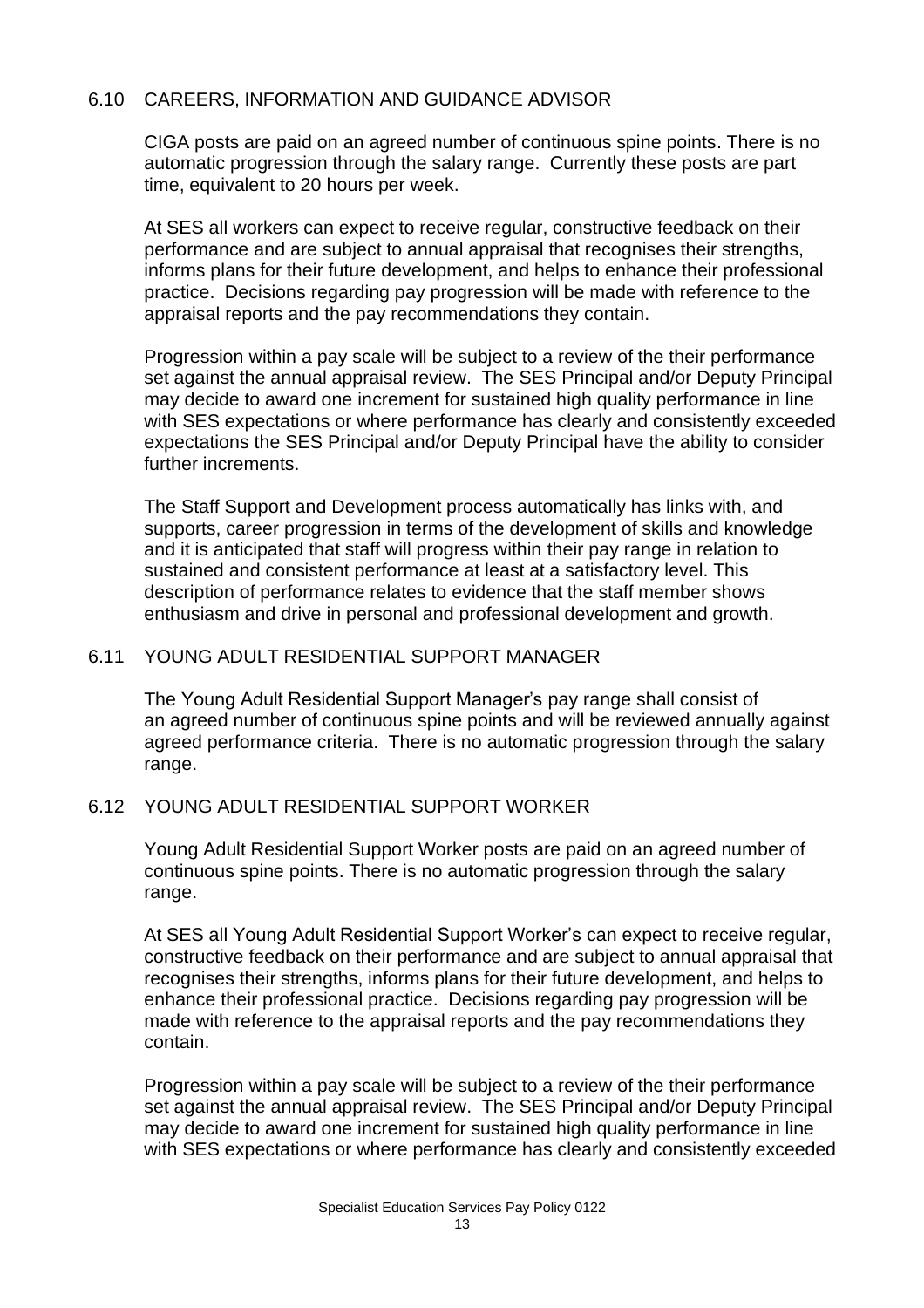expectations the SES Principal and/or Deputy Principal have the ability to consider further increments.

The Staff Support and Development process automatically has links with, and supports, career progression in terms of the development of skills and knowledge and it is anticipated that staff will progress within their pay range in relation to sustained and consistent performance at least at a satisfactory level. This description of performance relates to evidence that the staff member shows enthusiasm and drive in personal and professional development and growth.

# 6.12.1 Banked Hours

The term 'banked hours' refers to the number of hours not pre-allocated to the shift patterns, but kept flexibly available for a variety of uses. They are hours that have been paid but are not directly rostered. All YARSWs are expected to maintain their banked hours balance above minus 15.

These may be used in the following ways:

- a. To pre-book cover for colleagues' holidays
- b. Any sickness cover
- c. To pre-book specific targeted activities with the young adults outside your normal shift pattern, but during residential time. This should be arranged in liaison with the YARSM
- d. Support young adults to attend specific activities during education time (where appropriate)
- e. Attending statutory training

A banked hour report is maintained by the administrator and is issued on a weekly basis. Overtime is paid for any hours in excess of a 0 balance within each weekly period.

#### 6.12.2 Remuneration for Secondments

In specific circumstances YARSW may be required to work at another SES establishment in agreement with the YARSM. Payment for work at other sites will be through the banked hours system.

#### 6.12.3 Non-Direct Time

Non-direct time with young adults has been built into all rotas providing opportunity for planning and role preparation. This time can be moved in negotiation with the YARSM to support home visits, statutory reviews and supervision meetings, but must be completed as part of their individual rota each week unless otherwise agreed.

#### 6.12.4 Cover Payments

There may be periods whereby on call cover is required, for example, if a young adults is on contact for an extended period of time. In recognition of